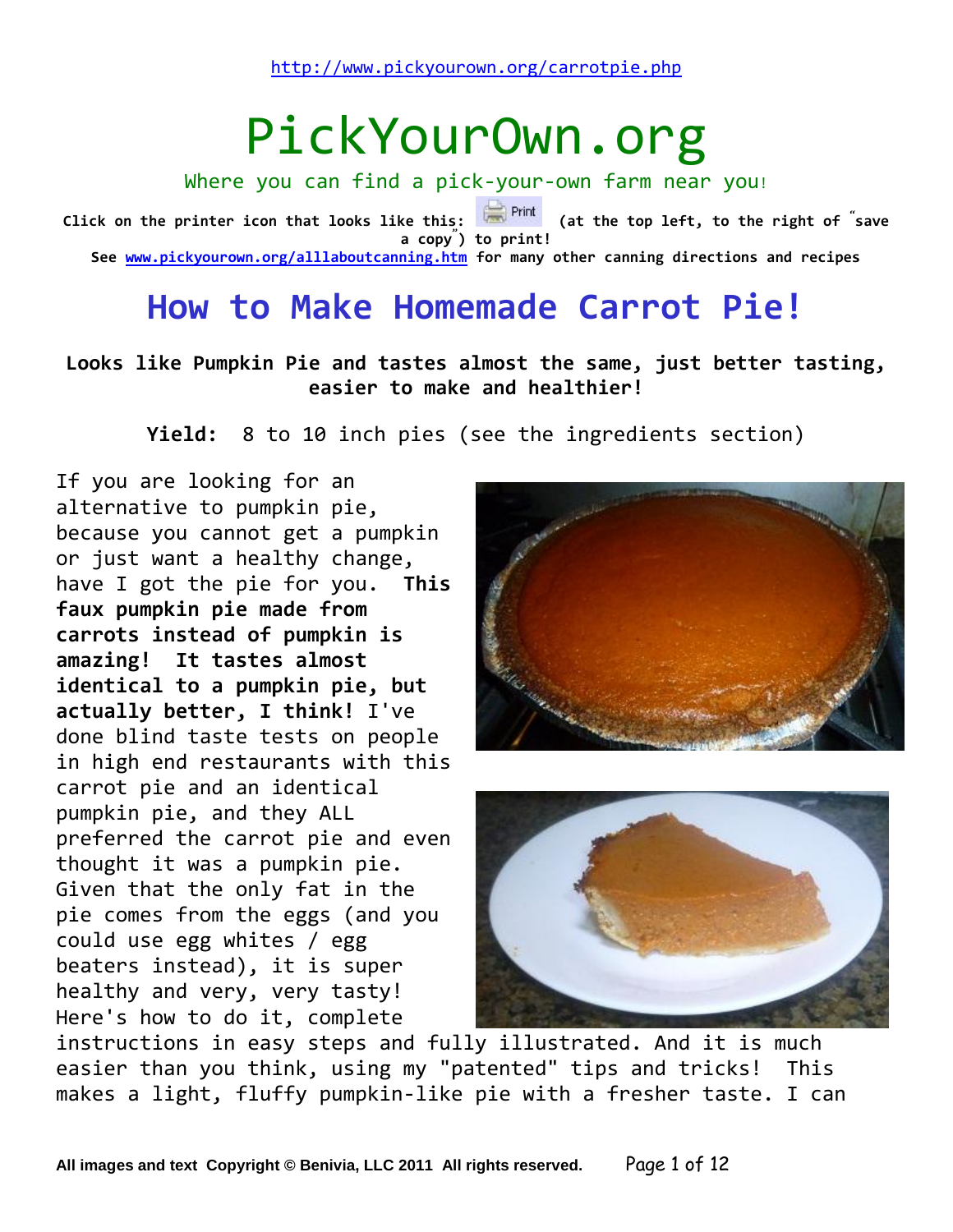assure you that your guests will think this carrot pie is actually the best pumpkin pie you've ever made! If you use Stevia or Splenda and nonfat evaporated milk, you can make an almost fat free (except for the crust and eggs) and sugar-free version of the pie; which still tastes GREAT!

You can even freeze the pie after cooking it.

And if you want a unique and special carrot or pumpkin pie, try this [pumpkin pie with a pecan topping](http://www.pickyourown.org/pumpkin-pie-pecan-topping.php) - it is (al together now) aaaawesome!

If you're ready for some pumpkin pie humor, after making one, you [might want to see this page!](http://www.pickyourown.org/pumpkinhumor.php)

If you like this recipe, you'll probably also like my easy pumpkin [cheesecake](http://www.pickyourown.org/pumpkincheesecake.php) recipe, [pumpkin bread,](http://www.pickyourown.org/pumpkinbread.php) [pumpkin butter,](http://www.pickyourown.org/pumpkinbutter.php) [pumpkin soup,](http://www.pickyourown.org/pumpkinsoup.php) [applesauce,](http://www.pickyourown.org/applesaucewomill.htm) [easy apple butter,](http://www.pickyourown.org/applebutter.htm) [cranberry sauce](http://www.pickyourown.org/cranberryesauce.htm) and [cran-apple sauce.](http://www.pickyourown.org/cranapplesauce.htm)

## **Directions for Making Carrot Pie (Faux Pumpkin Pie) from Scratch**

**Yield:** It really depends on the size of your pie plate, which can vary a lot. I added 2 sections, for both 8/9 inch pies and a deep 10 inch pie.

#### **Ingredients and Equipment**

**Equipment** 

- a large microwaveable bowl or a large pot for the stovetop
- 1 large (10 inch) deep-dish pie plate (my preference) or smaller pie plates (8 or 9 inch) and crusts (**Metric:** a 10 inch pie plate is a pie plate with a diameter of 25 cm, and a depth of almost 5 cm)

**Ingredients Choose the pie plate size first (10 inch below, following that 8-9 inch)**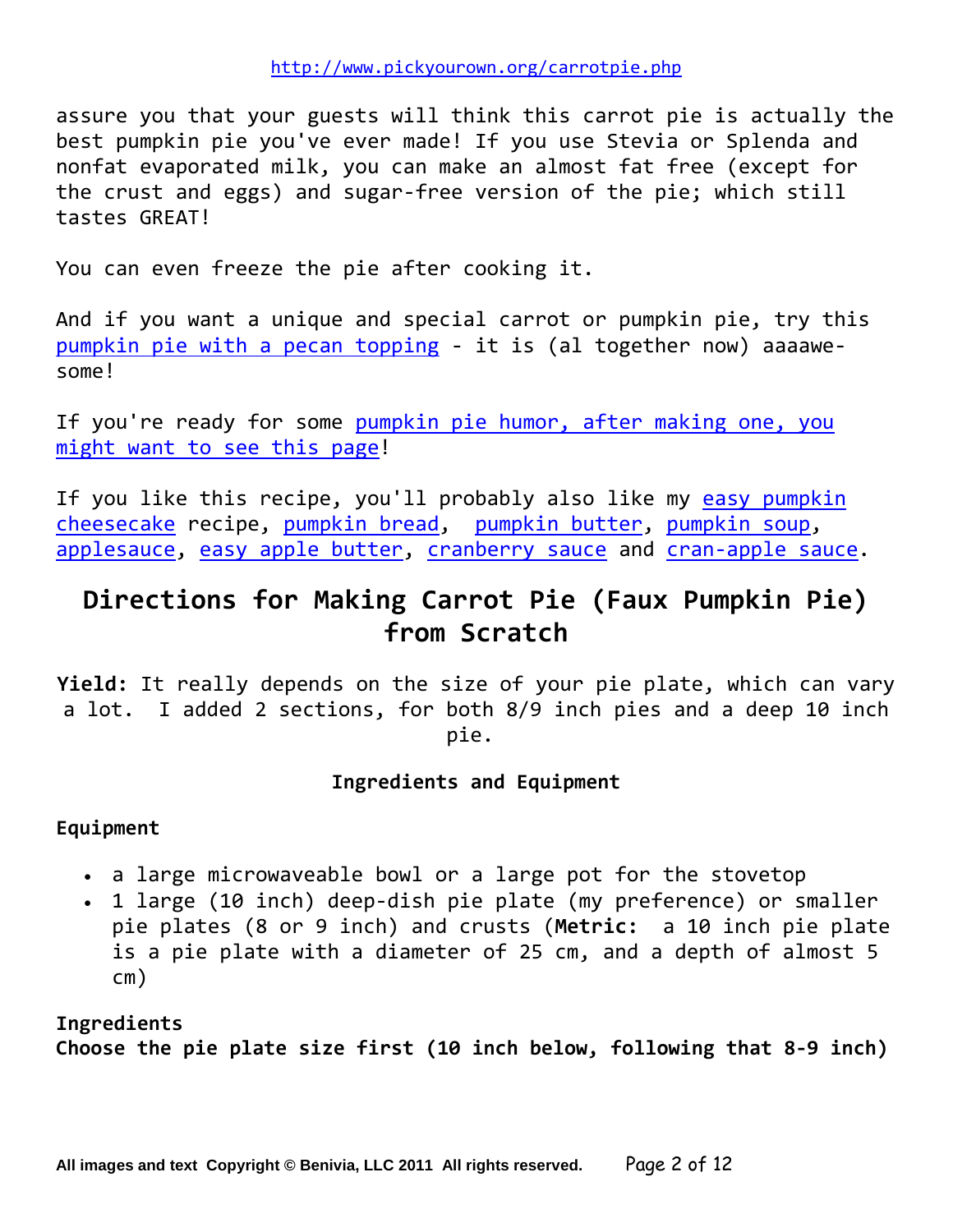**To make a 10 inch deep dish pie**

- 4.5 cups of raw peeled carrots (which is about 2 pounds (1 kg) to yield 3 cups (metric: 0.7 litre) of carrot puree. (I use the peeled organic baby carrots from Costco) 2 cups of cooked, pureed carrots
- 1.5 cups sugar (metric: 300 grams). Instead of sugar, you could use honey (use 1.25 cups), natural sugar (1.5 cup), agave (1.5 cup), brown sugar (1.5 cup), Stevia (1/2 cup) or Splenda (1.5 cups). If you are using artificial sweeteners (Splenda or Stevia) you'll find that they taste pretty good, but you'll get better results when you do a 50-50 mix with sugar or honey. 3 teaspoons ground cinnamon (metric: 6 grams)
- 1.5 teaspoon ground allspice (metric: 2 grams)
- 1/2 teaspoon ground cloves (metric: 2 grams)
- 1/2 teaspoon ground ginger (metric: 1.25 grams)
- Optional: just under 1 teaspoon mace (which you'll find in the very old pumpkin pie recipes) (metric: 1.25 grams)
- 1 teaspoon of vanilla extract (optional) (metric: 20 grams)
- 1/2 teaspoon salt (**optional, I don't use an**y)
- 6 large eggs to reduce fat and cholesterol, you may use egg whites (like "Egg Beaters) instead, and vegans may want to use Ener-G [\(see this page for more information about](http://www.pickyourown.org/egg-substitutes-howtomake.php)  [egg substitutes\)](http://www.pickyourown.org/egg-substitutes-howtomake.php)
- 1.5 cans (12oz each) of evaporated milk (I use the nonfat version) for best results. (metric: each can is about .35 liter, or about a half liter total))
- **Note for the UK and Europe**: Nestle Carnation has two sizes of cans in England: 170g and 410g - the large 410g can is 14 fl. oz. and the small 170g can is 5 fl. oz. (the same as the small can in the US). Use one of each (19 fl. oz. total) in your pie.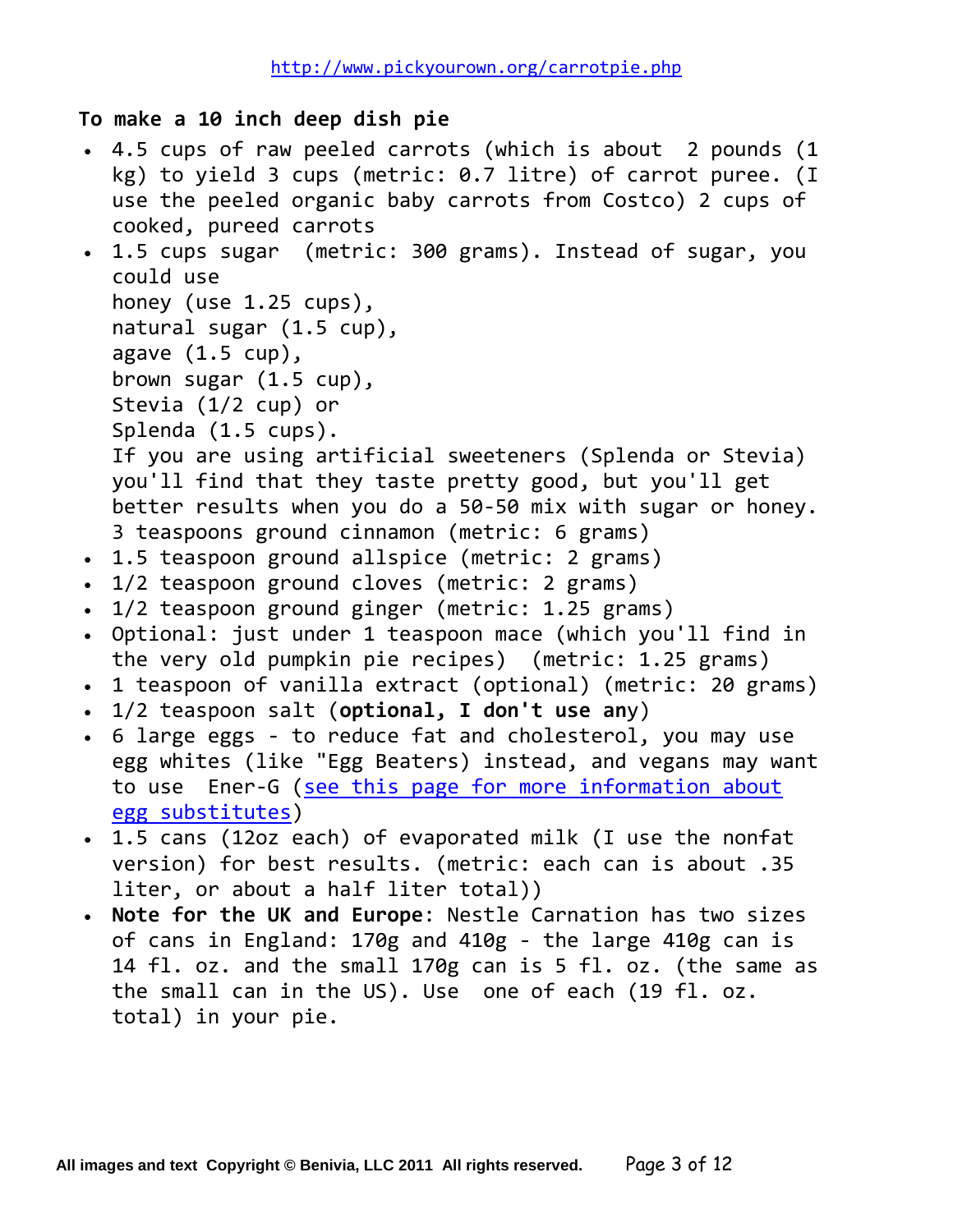**To make an 8" deep or standard 9" pie**

 3 cups of raw peeled carrots (which is about 1.25 lbs or 650 gm by weight) to yield 2 cups of carrot puree. (I use the peeled organic baby carrots from Costco) 1 cups sugar (metric: 200 grams). Instead of sugar, you could use honey (use 0.75 cups), natural sugar (1 cup), agave (1 cup), brown sugar (1 cup), Stevia (1/3 cup) or Splenda (1.25 cups). If you are using artificial sweeteners (Splenda or Stevia) you'll find that they taste pretty good, but you'll get better results when you do a 50-50 mix with sugar or honey. decent results. 2 teaspoons ground cinnamon (metric: 6 grams) 1 teaspoon ground allspice (metric: 2 grams) 1/2 teaspoon ground cloves (metric: 2 grams) 1/2 teaspoon ground ginger (metric: 1.25 grams) Optional: 1/2 teaspoon mace (which you'll find in the very old pumpkin pie recipes) (metric: 1.25 grams) 1/2 teaspoon of vanilla extract (optional) (metric: 20 grams) 1/2 teaspoon salt **(optional, I don't use any**) 4 large eggs - to reduce fat and cholesterol, you may use egg **To make an 8" deep or standard 9" pie** whites (like "Egg Beaters) instead, and vegans may want to use Ener-G [\(see this page for](http://www.pickyourown.org/egg-substitutes-howtomake.php)  [more information about egg substitutes\)](http://www.pickyourown.org/egg-substitutes-howtomake.php) 1 can (12oz) of evaporated milk (I use the nonfat version) for best results. (metric: each can is about .35 liter, or about a half liter total)) **Note for the UK and Europe**: Nestle Carnation has two sizes of cans in England: 170g and 410g - the large 410g can is 14 fl. oz. and the small 170g can is 5 fl. oz. (the same as the small can in the US). Use one of each (19 fl. oz. total) in your pie.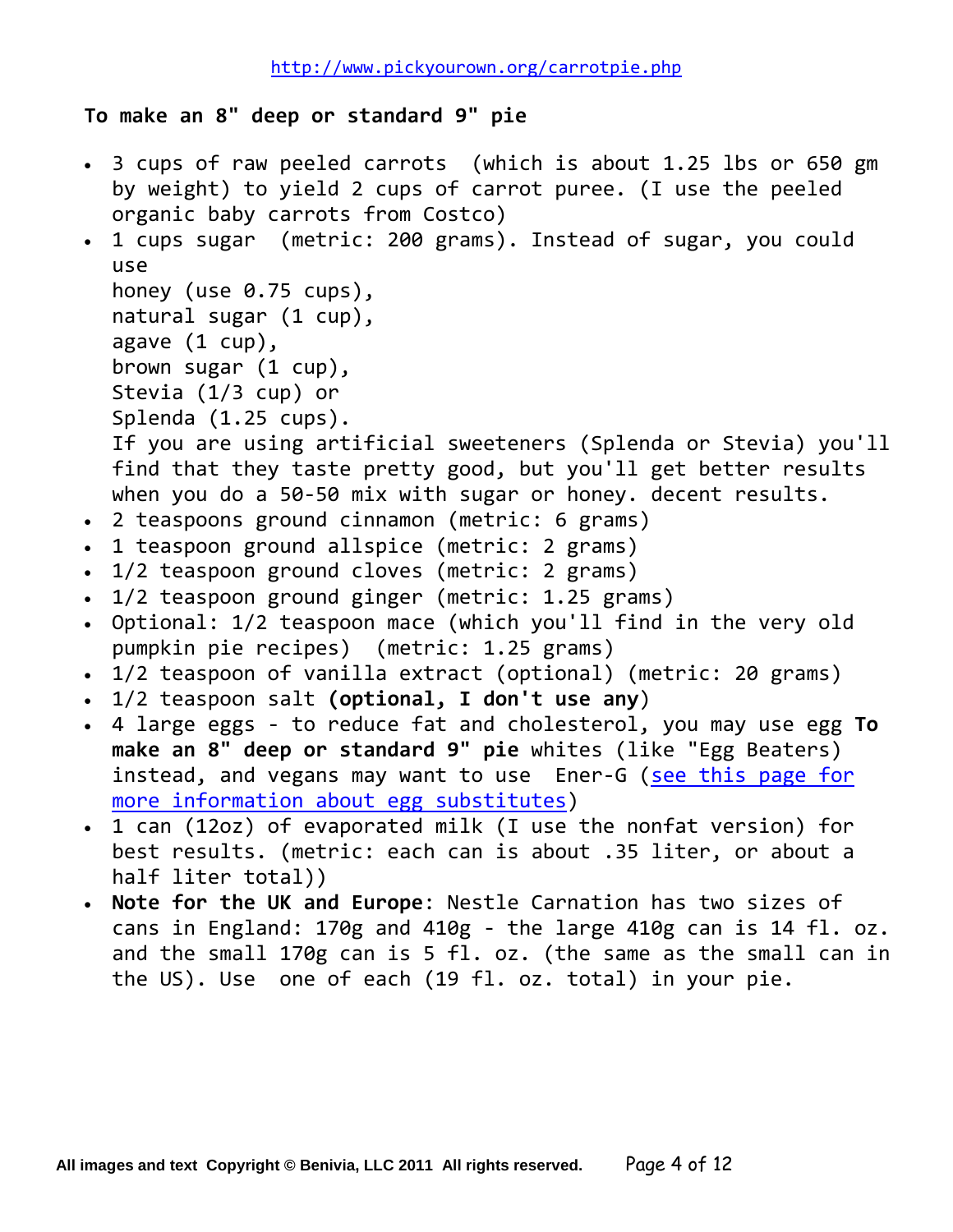#### **Other notes:**

If you can't get canned evaporated milk, make your own from nonfat dried milk and make it twice as concentrated as the directions on the box call for! If you can't get nonfat dried milk, just use milk. If you are lactose-intolerant, use lactose-free milk or soy milk. One visitor tried fresh whipping cream (unwhipped) and reported the pie "turned out wonderful! " Another suggests using coconut milk, if you are allergic to dairy.

**Note:** if you do not have cinnamon, cloves, allspice and ginger, you can substitute 3 teaspoons of "pumpkin pie spice". It's not exactly the same, but it will do.

**Note:** If you can't get evaporated milk, you can substitute nonfat dried milk - make it twice as concentrated as the directions on the box say to reconstitute it. It won't be the same as evaporated milk, but it ought to come close.

## **Recipe and Directions**

#### **Step 1 - Peel the carrots**

Pretty self-explanatory, but if you are in a hurry, as I often am, you can get the already peeled baby carrots and skip to step 2!

**Step 2 - Prepare the simmer (cook) the carrots**

Cook the carrots in boiling water until soft, about 20 minutes. If you prefer, you can steam them, to retain more of the nutrients.



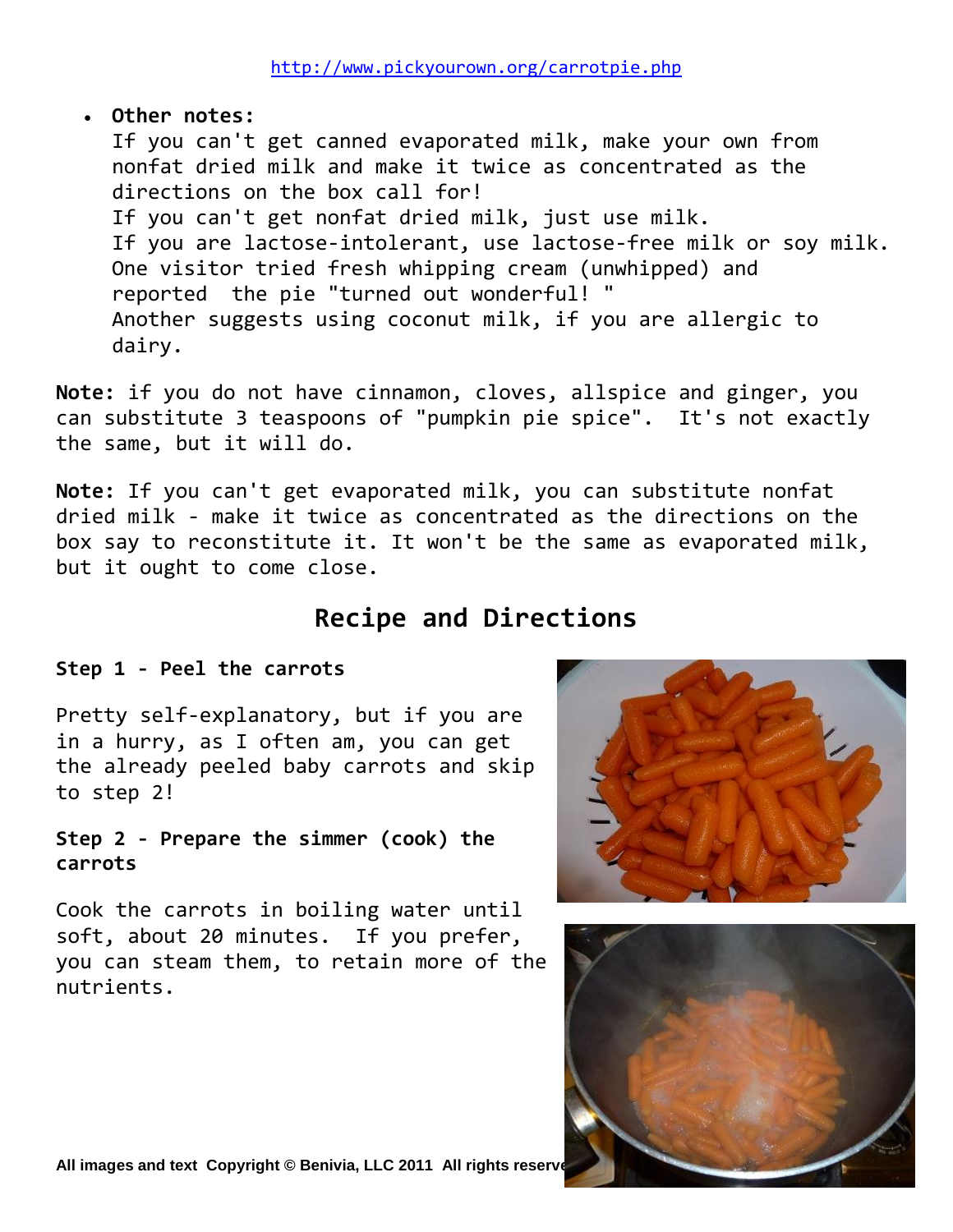#### **Step 3 - Puree the cooked carrots**

To get a nice, smooth consistency, I use a food processor. It gives the pie a smooth, satiny texture; rather than the rough graininess that is typical of cooked squashes.

A regular blender works, too (unless you made a few frozen daiquiris and drank them first..). Or even just a hand mixer with time and patience.



With the food processor, it just takes 2 or 3 minutes!

Another visitor says using a food mill, like a Foley Food Mill, with a fine screen, accomplishes the blending/pureeing very well, too!

#### **Step 4 - Done preparing the carrots!**

The carrots are now cooked and ready for the pie recipe. Get the frozen daiquiris out from step 7 and take a break! :)

Note: **You may freeze the puree** or pie filling to use it later! Just use a freezer bag or other container to



exclude as much air as possible. It should last a year or more in a deep freezer On the other hand, you may NOT "can" it.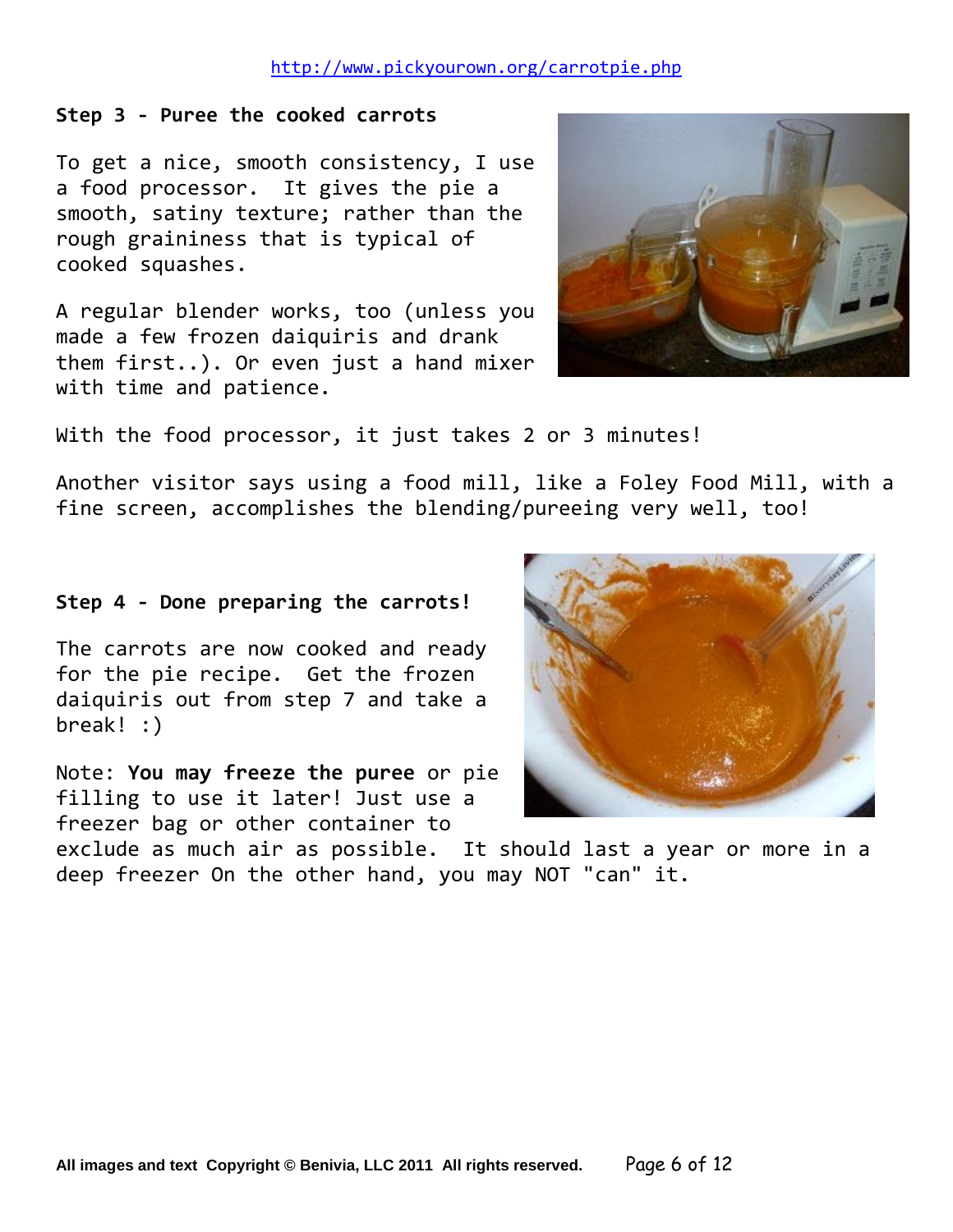#### **Step 5 - Make the pie crust**

Yes, I know there are ready-made pie crusts in the frozen section at the store, but they really are bland and doughy. A flaky crust is easy to make! Again, note that unless you use large, deep 9 or 10 dish pie plates, you may have enough for two 8 inch pies.

It is also time to start preheating the oven. Turn it on and set it to 425 F (210 C, for those in Europe)

#### [Click here for illustrated pie crust instructions!](http://www.pickyourown.org/piecrust.php)

(it will open in a new window)

#### **Step 6 - Mix the pie contents**

All the hard work is behind you! Here's where it gets really easy. Just see the ingredients section for the right amount of ingredients for size pie you are making:

Mix well using a hand blender or mixer.

**Note:** You may substitute 4 teaspoons of

"pumpkin pie spice" instead of the cinnamon, cloves, allspice and

ginger. But I think you get better results with the separate spices.





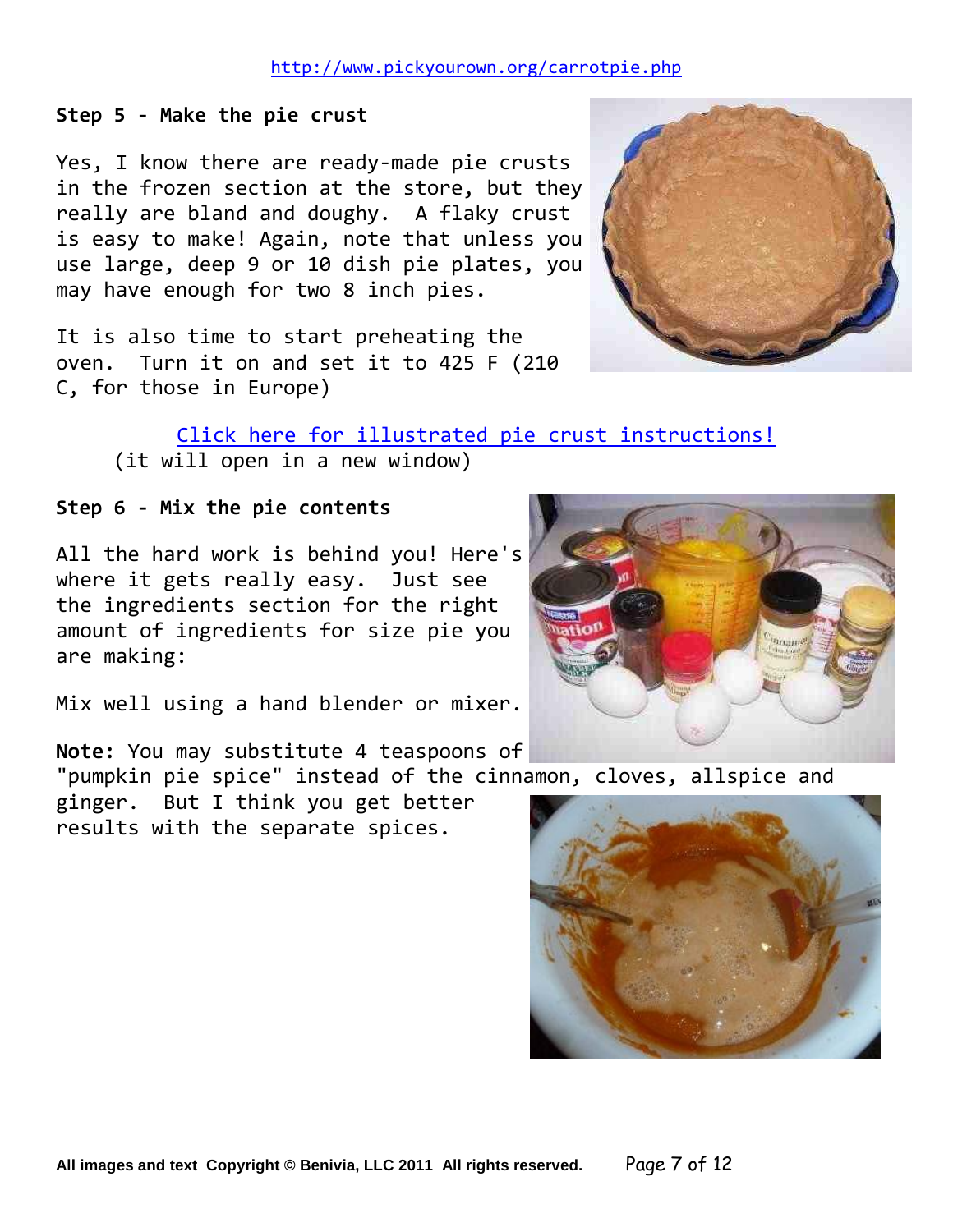#### **Step 7 - Pour into the pie crust**

Some people like to bake the pie crust in the oven for 3 minutes before filling it. I don't and the pies turn out great! I like a deep, full pie, so I fill it right up to about one quarter to one half inch from the very top.



Don't be surprised if the mixture is very runny! It may start as a soupy liquid, but it will firm up nicely in the oven! Note: the pie crust is brown because I used whole wheat flour! Tastes the same, but is healthier.

**TIP:** If you put the empty pie crust on your oven rack, with the rack slid partially out, you can fill it there and avoid making a mess while carrying the pie to the oven!

**TIP: What do you do if you end up with more filling than will fit in your pie crust(s)?** Easy! Of course, you can make another, smaller pie crust and fill a small pie pan... or just grease any baking dish, of a size that the extra filling will fill to a depth of about 2 inches (see the photo at above right), and pour the extra filling in.. then bake it. It will be a crustless carrot/pumpkin pie that kids especially love! You can also use it in making carrot-based [pumpkin](http://www.pickyourown.org/carrotpie.php#pumpkinmuffins)  [muffins](http://www.pickyourown.org/carrotpie.php#pumpkinmuffins) or [pumpkin bread!](http://www.pickyourown.org/pumpkinbread.php) (just substitute the purred carrots for pureed pumpkin)

**TIP:** You may want to cover the exposed edges of the crust with strips of aluminum foil to prevent them from burning! Some people make their own crust cover by cutting the rim off of a disposable aluminum pie pan!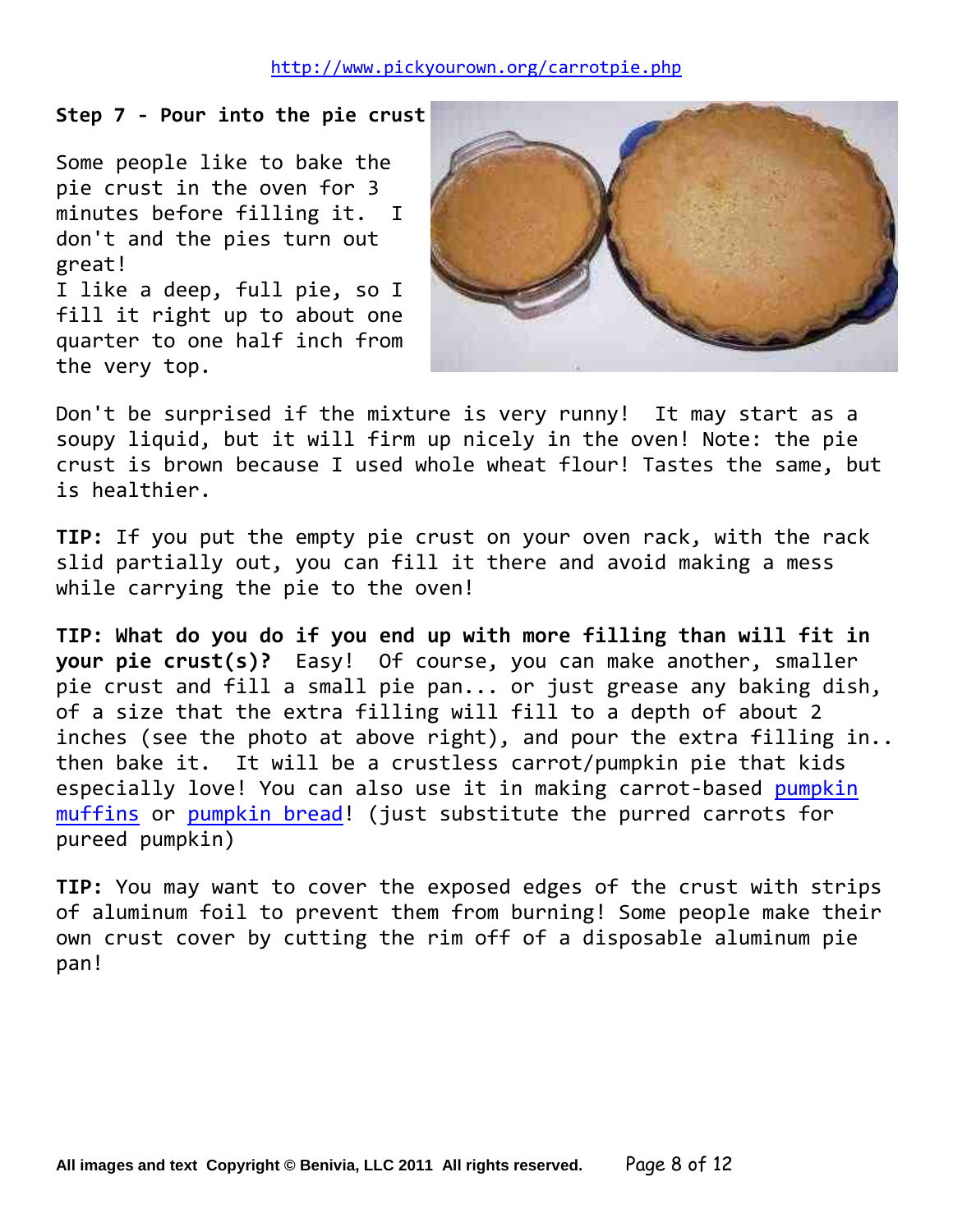**Step 8 - Bake the pie**

Bake at 425 F (210 C ) for the first 15 minutes, then turn the temperature down to 350 F ( 175 C ) and bake another 45 to 60 minutes, until a clean knife inserted into the center comes out clean.



Here is the finished pie, right out of the oven:

I use a blunt table knife to test the pie. The one at left has already been stuck in the pie, and you see it comes out pretty clean, when the pie is done.



### **Optional pecan topping - THIS REALLY MAKES THE PIE GREAT!**

I think the pecan topping really makes the pie beyond excellent! While the pie is baking, chop about 1/2 cup of pecans and add them to a sauce pan with 1/8 cup butter and 1/4 cup brown sugar. Over low to medium heat, let the butter sizzle and caramelize the sugar, but be careful not to let the butter burn! remove from heat and set aside until the pie has



cooked for about 30 minutes , and has firmed up a bit and just looks soft or wet in the center. Then open the oven, and sprinkle the pecan topping evenly all over the top of the pie and finish baking the pie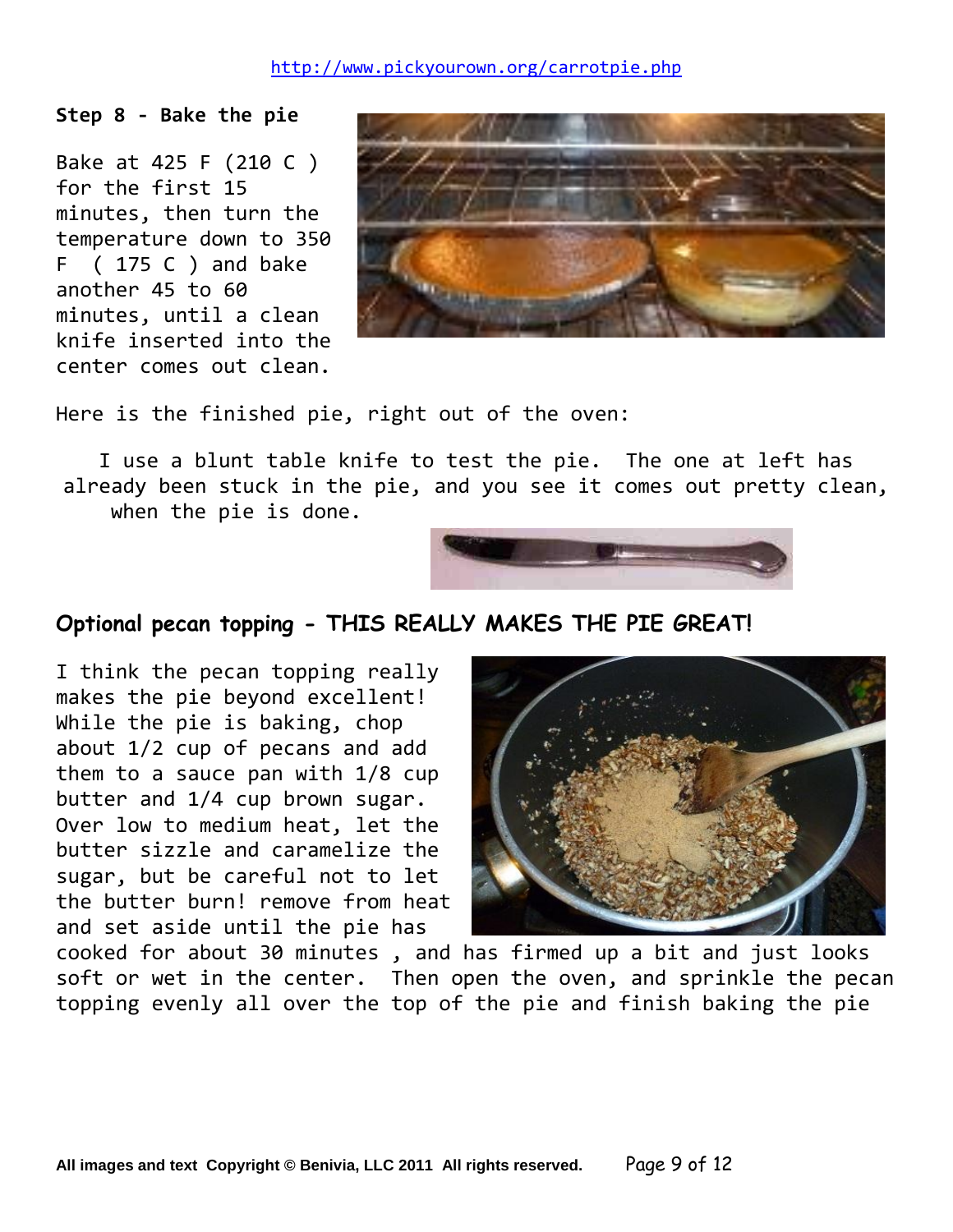#### **Step 9 - Cool the pie**

And enjoy! Warm or chilled, with whipped cream, ice cream or nothing at all - it's great! Notice how the finished carrot pie is almost indistinguishable from a pumpkin pie. The flavor is almost identical, too. Just less bland! And with the pecan topping (right photo) it is gourmet and appeals to almost everyone.





You can even freeze the pie after cooking it. I just lay a piece of plastic wrap (cling film) tight on the pie, after it cools down, then pop it in the freezer.

Later, I take the frozen pie out of the freezer, put it in the fridge for about 24 hours, and then either heat it in the oven (350 F for about 15 minutes; just to warm it up) or the microwave for a few minutes.

## **Tips from Visitors**

**Covering the edges of the crust: A visitor writes on November 19, 2008:** "After having lost my old beloved recipe, I tried this one and have to say this one is top notch! One tip that might help to pass on (especially to new pie makers) is to cover the edges with aluminum foil to prevent the crust from burning. It really works and makes those yummy pie crusts as delicious as the rest of the pie!"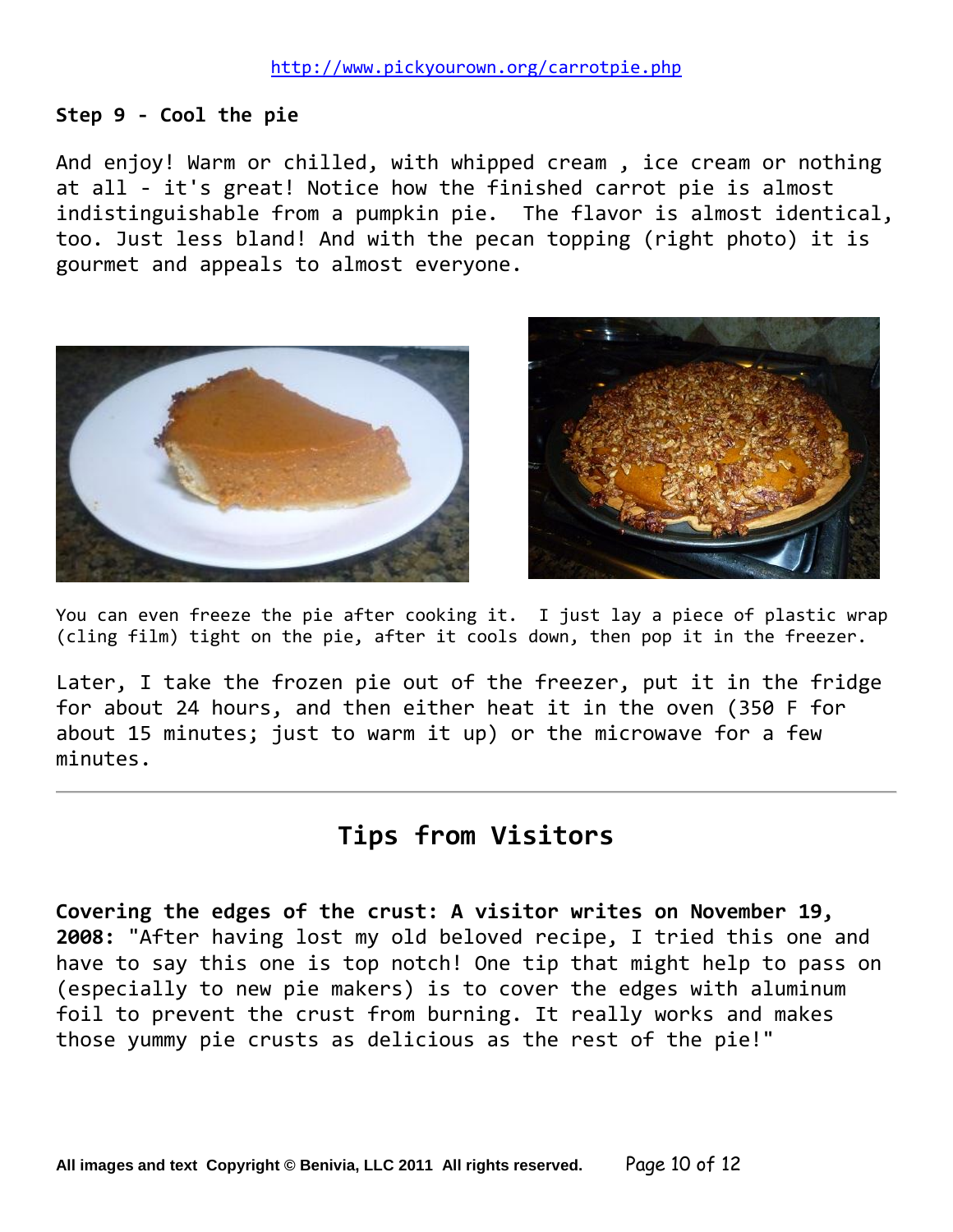**Maple syrup instead of sugar: A visitor writes on December 08, 2009:** "Really like your site wanted to comment on the sugar alternatives , we use maple syrup 1 cup boiled down for thickness adds great flavor. Thanks "

## **Frequently Asked Questions**

**Q. I would like to make your carrot pie from scratch for my family for Thanksgiving. What would be the best way to do this? Can I make a pie now and freeze it?** 

Yes, the cooked carrot pies freeze pretty well, but of course, everything's a little better fresh.

**Q. I live in Europe, so I do not have all of the U.S. ingredients over here. I'm also not that clear on the measurement conversions for Example: 1 Cup = how many oz or grams (better for me) dry goods-flour and from oz to grams or liters for wet goods-cream? I was wondering if you would also possibly know substitutes for the following items: Allspice (cinnamon?), Evaporated milk (Lowfat Cream? But then not sweetened! Add more sugar?), Crisco Vegetable Shortening (Help - no idea!)**

No problem! I lived and worked in Europe for 7 years, so I found a lot of good substitutions.

1  $cup = 1/4$  liter - about 250 ml

A visitor tells me that according to New Zealand's most trusted cookbook, Edmonds: 1 cup of Flour =  $175 g$  (6 oz)

1 cup of Sugar =  $225 g$   $(8 oz)$ 

Evaporated milk is unsweetened milk that has the volume reduced by removing some of the water - it is sort of like concentrated milk about 50% reduced, still quite watery. You could make your own by